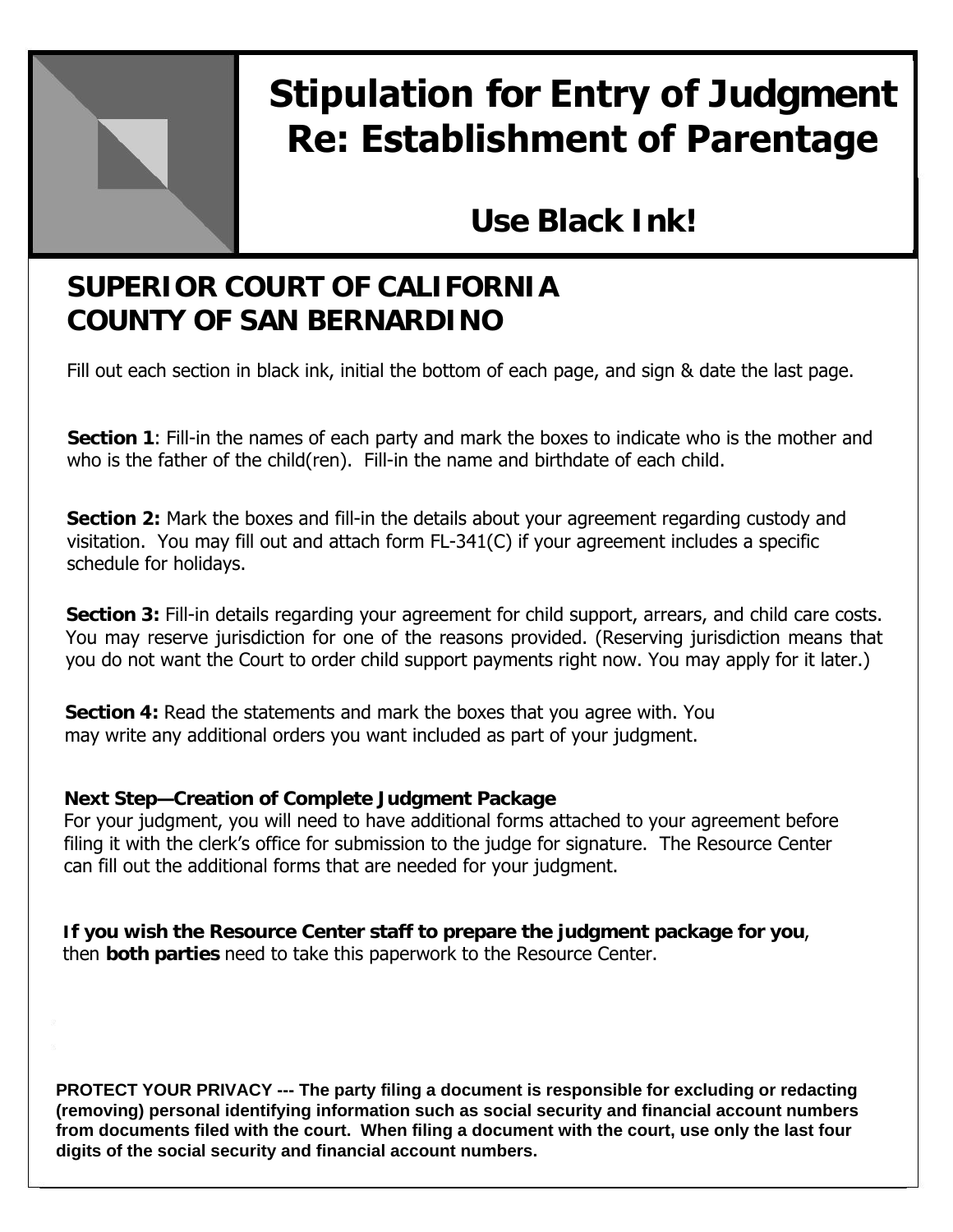|                                   | <b>Print This Form  </b> | <b>Save This Form</b> | <b>Clear This Form</b> |                     |
|-----------------------------------|--------------------------|-----------------------|------------------------|---------------------|
| <b>Petitioner:</b>                |                          |                       |                        | <b>Case Number:</b> |
| <b>Respondent:</b>                |                          |                       |                        |                     |
| STIPULATION FOR ENTRY OF JUDGMENT |                          |                       |                        |                     |

#### **THE PARTIES STIPULATE THAT**

**1.** *The parties have read and understand the Advisement and Waiver of Rights Re: Establishment of Parental Relationship* (form FL-235), which is submitted with this Stipulation for Entry of Judgment. The parties give up those rights and freely agree that a judgment may be entered in accordance with this stipulation.

| Name: | $\Box$ Mother | $\Box$ Father |
|-------|---------------|---------------|
| Name: | Mother        | $\Box$ Father |

are the parents of the following children:

| Child's Name: | Date of Birth: |
|---------------|----------------|
|               |                |
|               |                |
|               |                |
|               |                |
|               |                |

Check here if there are additional children.

### **2. CHILD CUSTODY AND VISITATION ("Parenting Time")**

#### *CUSTODY SHALL BE AWARDED AS FOLLOWS*: Custody of the minor child/ren shall

be ordered as follows, and such arrangements are in the best interests of the minor child/ren:

#### **LEGAL CUSTODY**:

- SOLE LEGAL CUSTODY of the minor child/ren shall be awarded to \_\_\_\_\_\_\_\_\_\_\_\_\_\_\_\_\_\_
- $\Box$ JOINT LEGAL CUSTODY of the minor child/ren shall be awarded to both parties.
- $\Box$ Additional Joint Legal Custody Provisions as stated in the Attached Form FL-341(E)

#### **PHYSICAL CUSTODY:**

- $\Box$
- SOLE PHYSICAL CUSTODY of the minor child/ren shall be awarded to
- $\Box$
- JOINT PHYSICAL CUSTODY shall be shared between both parties.
- Additional Physical Custody Provisions as stated in the Attached Form FL-341(D)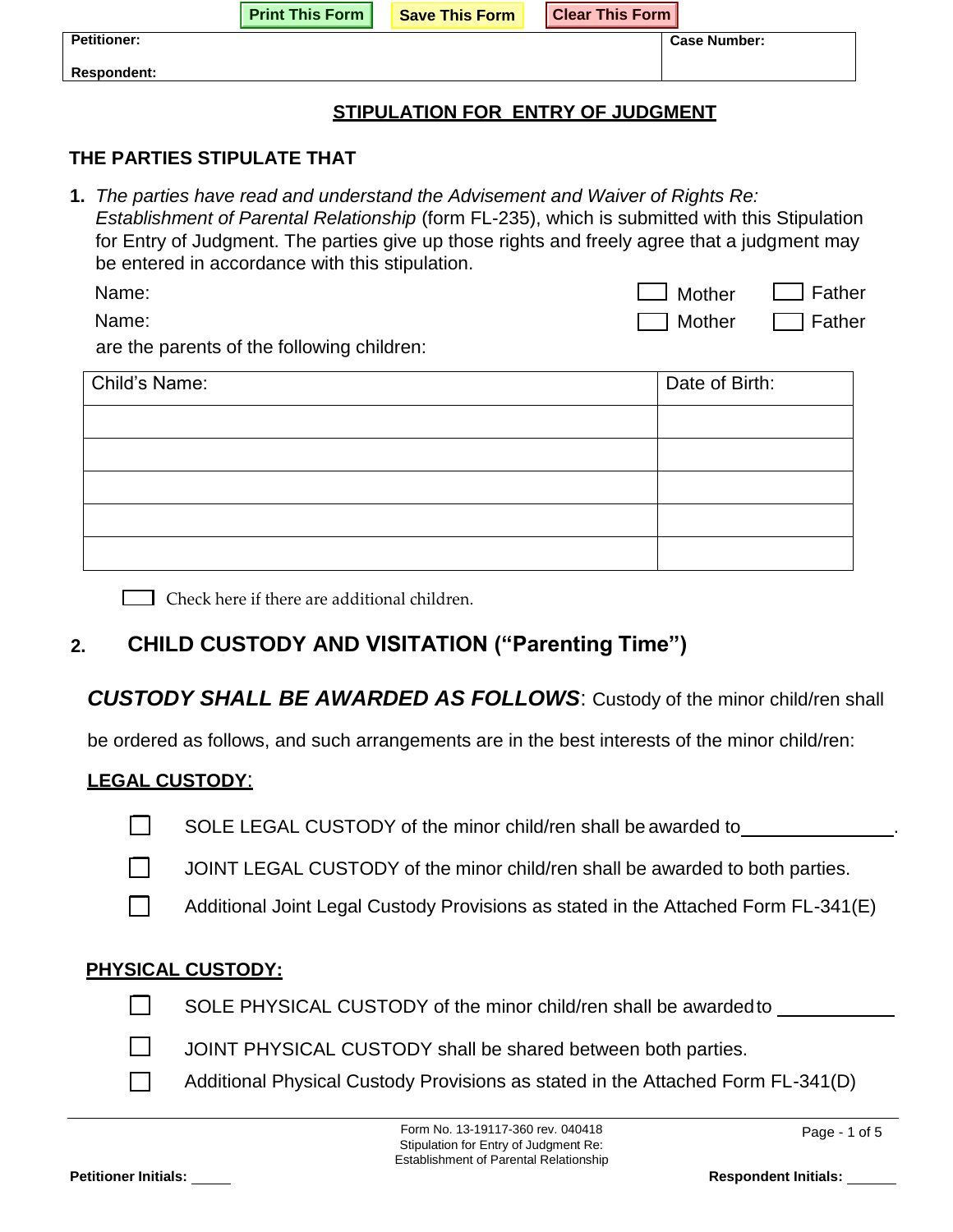| <b>Petitioner:</b> |                                                                                                                                                                                 | <b>Case Number:</b> |
|--------------------|---------------------------------------------------------------------------------------------------------------------------------------------------------------------------------|---------------------|
| <b>Respondent:</b> |                                                                                                                                                                                 |                     |
|                    |                                                                                                                                                                                 |                     |
|                    | VISITATION ("Parenting Time") AS FOLLOWS:                                                                                                                                       |                     |
|                    | PRIMARY PHYSICAL CUSTODY to_____________________, with the right of                                                                                                             |                     |
|                    |                                                                                                                                                                                 |                     |
| <b>OR</b>          |                                                                                                                                                                                 |                     |
|                    | As contained in the attached Family Court Services report, consisting of                                                                                                        |                     |
|                    | pages (Mediation date: $\frac{1}{2}$ / $\frac{1}{2}$ /                                                                                                                          |                     |
| <b>OR</b>          |                                                                                                                                                                                 |                     |
|                    |                                                                                                                                                                                 |                     |
|                    |                                                                                                                                                                                 |                     |
|                    |                                                                                                                                                                                 |                     |
|                    |                                                                                                                                                                                 |                     |
|                    |                                                                                                                                                                                 |                     |
|                    | $\Box$ Holiday Schedule as stated in the Attached Form FL-341(C)                                                                                                                |                     |
|                    | <b>PURSUANT TO FAMILY CODE SECTION 3048 (A)</b>                                                                                                                                 |                     |
|                    | This Court exercises jurisdiction under the Uniform Child Custody and Jurisdiction<br>٠<br>Enforcement Act (part 3 of the California Family code, commencing with section 3400) |                     |

- Notice and opportunity to be heard were given under Family Code Section 3425.
- **Violation of the order may subject the party in violation to civil or criminal penalties, or both.**
- The habitual residence of the child/ren is the United States unless marked  $\Box$

### *ADDITIONAL ORDERS RE: MINOR CHILDREN*

Neither party shall remove the child/ren from the following geographic area

without prior written consent of the other party or prior order of the Court first having been obtained  $\Box$  except for vacation periods.

П

Form No. 13-19117-360 rev. 040418 **Petitioner Initials: Respondent Initials:**  Stipulation for Entry of Judgment Re: Establishment of Parental Relationship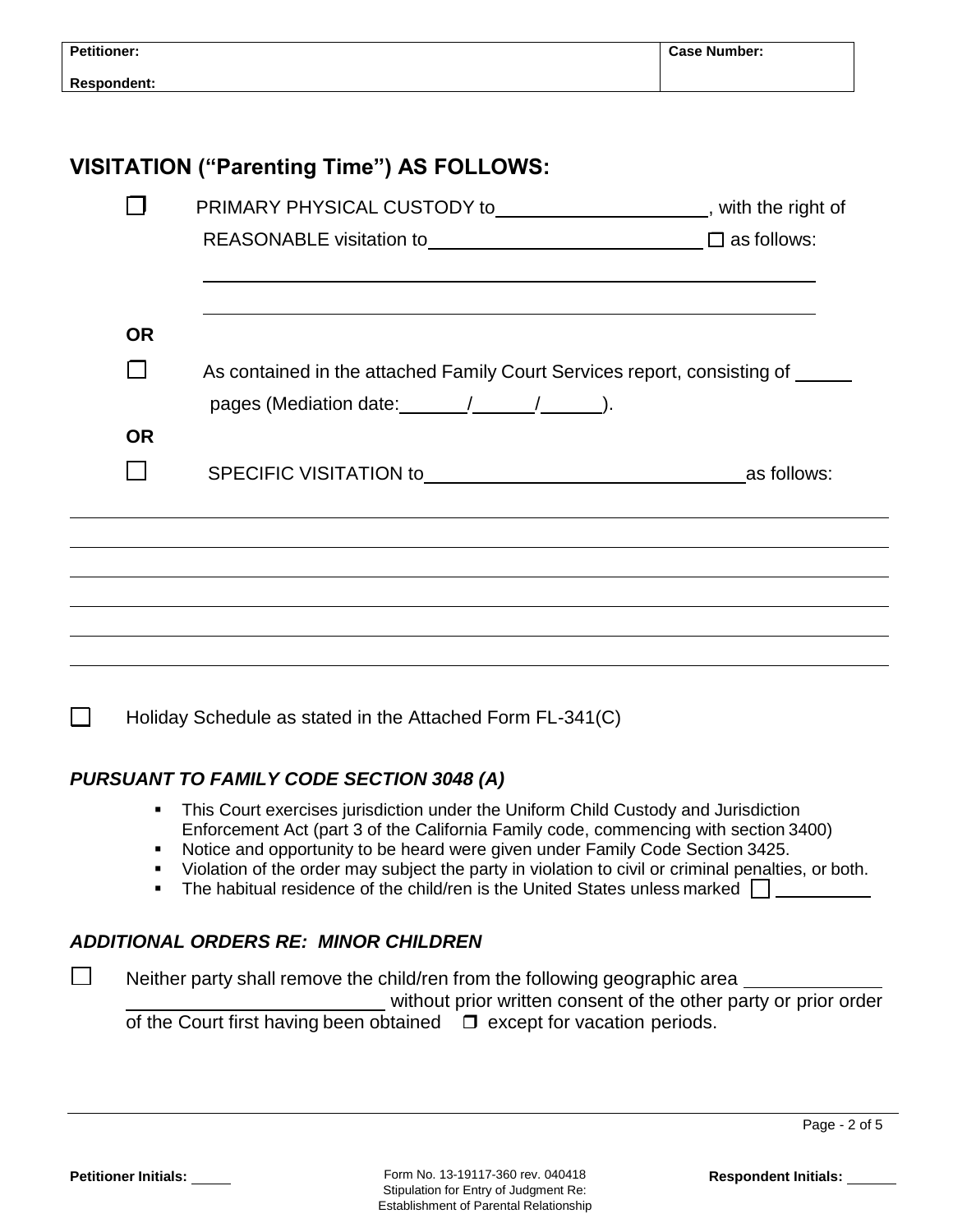| <b>Petitioner:</b> |                                                                                                                                                                                                                               | <b>Case Number:</b> |  |  |  |
|--------------------|-------------------------------------------------------------------------------------------------------------------------------------------------------------------------------------------------------------------------------|---------------------|--|--|--|
|                    | <b>Respondent:</b>                                                                                                                                                                                                            |                     |  |  |  |
|                    | Neither party shall use or make, nor allow any other persons to use or make, any<br>disparaging, or derogatory remarks about the absent parent in the presence of said<br>child/ren.                                          |                     |  |  |  |
|                    | Each party shall keep the other party informed of his or her current address and telephone<br>number and those of the child/ren and shall notify the other within_______days of any change<br>of address or telephone number. |                     |  |  |  |
|                    | shall not consume any alcoholic beverages, narcotic, or restricted<br>dangerous drug (except upon prescription) prior to_______hours of visitation or during the<br>visitation with the minor children.                       |                     |  |  |  |
|                    | Transportation for visitation shall be as follows:                                                                                                                                                                            |                     |  |  |  |
|                    |                                                                                                                                                                                                                               |                     |  |  |  |
|                    |                                                                                                                                                                                                                               |                     |  |  |  |
|                    | □ Drop Off & Pickup will be at Management and Management and Management and Management and Management and Management and Management and Management and Management and Management and Management and Management and Management |                     |  |  |  |
|                    |                                                                                                                                                                                                                               |                     |  |  |  |
|                    |                                                                                                                                                                                                                               |                     |  |  |  |
|                    |                                                                                                                                                                                                                               |                     |  |  |  |

#### **3. CHILD SUPPORT**

| sum of \$<br>dies, marries, becomes emancipated, reaches the age of 18 or reaches the age of 19 and is<br>a full-time high school student, or until further order of the Court, whichever first occurs,<br>Payable one-half on the ______ and one-half on the _____ day of each month |
|---------------------------------------------------------------------------------------------------------------------------------------------------------------------------------------------------------------------------------------------------------------------------------------|
|                                                                                                                                                                                                                                                                                       |
|                                                                                                                                                                                                                                                                                       |
|                                                                                                                                                                                                                                                                                       |
|                                                                                                                                                                                                                                                                                       |
| $\Box$ Payable once a month on the of each month                                                                                                                                                                                                                                      |

The allocation of support per child is as stated in the attached Child Support Calculation.

**GUIDELINE:** A printout of a computer calculation and findings **is attached** and incorporated in this

order. The amount of support per the guideline formula is \$

 $\Box$  The amount of child support is set forth as calculated under the guideline.

**OR**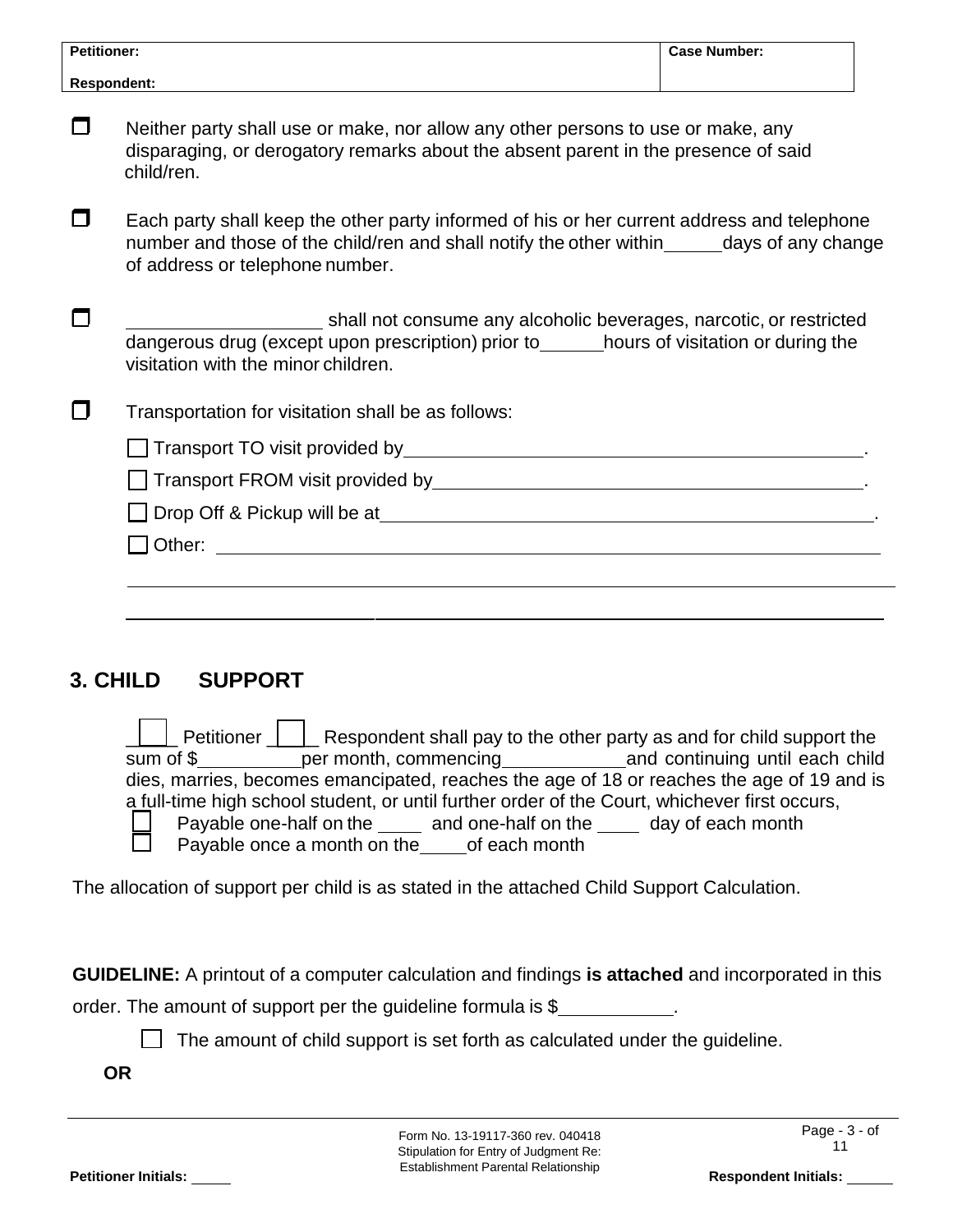| <b>Petitioner:</b> | <b>Case Number:</b> |
|--------------------|---------------------|
| <b>Respondent:</b> |                     |

WE AGREE TO NON-GUIDELINE CHILD SUPPORT. The child support agreed to by the parties is below or above guideline. Pursuant to Family Code Section 4065(a), the parties declare that they have been fully informed of their rights concerning child support. Neither party is acting out of duress or coercion. Neither party is receiving public assistance and no application for public assistance is pending. The needs of the children will be adequately met by this agreed-upon amount of child support; the agreement is in the best interests of the children involved. Application of the guideline amount would be unjust or inappropriate in this case. If the order is below the guideline, no change of circumstances will be required to modify this order. If the order is above the guideline, a change of circumstances will be required to modify this order.

| Health insurance coverage for the minor children of the parties shall be maintained by the<br>$\perp$        |
|--------------------------------------------------------------------------------------------------------------|
| $\Box$ petitioner $\Box$ respondent if available at no or reasonable cost through their respective places of |
| employment or self-employment. Both parties are ordered to cooperate in the presentation,                    |
| collection and reimbursement of any health-care claims. Any health expenses not paid by                      |
| insurance shall be shared: 4.1% Petitioner 4.5% Respondent                                                   |

|         | <b>CHILD CARE COSTS</b>                                                                                                                                                           |  |  |  |  |
|---------|-----------------------------------------------------------------------------------------------------------------------------------------------------------------------------------|--|--|--|--|
|         | Petitioner   Respondent shall pay reasonable child care costs related to                                                                                                          |  |  |  |  |
|         | employment or necessary job training in the amount of $\frac{1}{2}$ , per month:                                                                                                  |  |  |  |  |
|         | Each party shall pay one-half.                                                                                                                                                    |  |  |  |  |
|         | □ _____ % Petitioner ______% Respondent                                                                                                                                           |  |  |  |  |
|         | \$ Petitioner \$ Respondent<br>П                                                                                                                                                  |  |  |  |  |
|         | NO CHILD SUPPORT ORDER because child support has been previously established in<br>$\Box$ RESERVED. The court's jurisdiction to award child support is reserved for the following |  |  |  |  |
| reason: |                                                                                                                                                                                   |  |  |  |  |
|         | Petitioner and Respondent have equal time with the children and equal income.                                                                                                     |  |  |  |  |
|         | Supporting party has no income at this time.                                                                                                                                      |  |  |  |  |
|         | Other:                                                                                                                                                                            |  |  |  |  |
|         |                                                                                                                                                                                   |  |  |  |  |